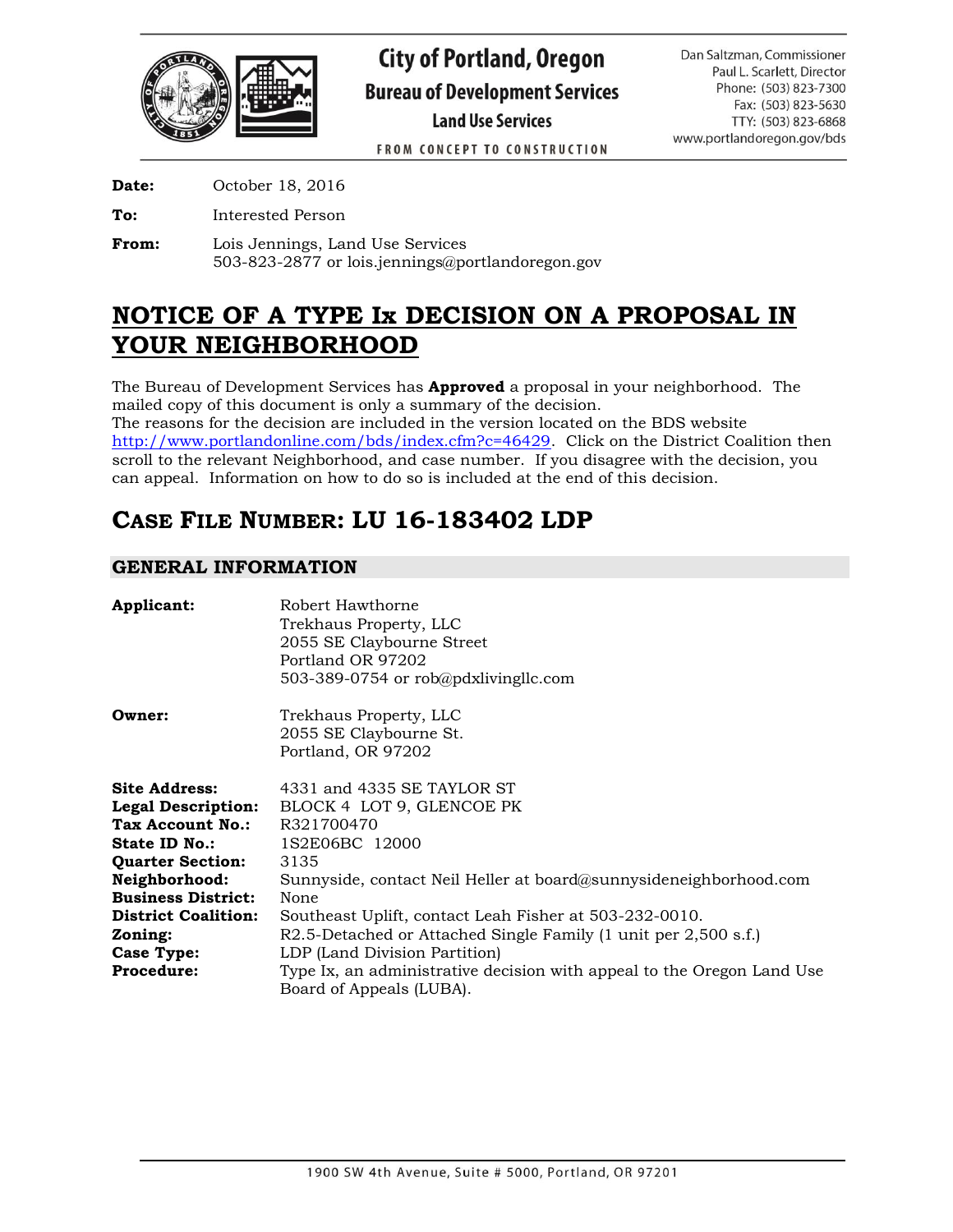**Proposal:** The existing duplex was built in 2011 under building permit # 2011-100735 RS/2011-101207 RS and for building code purposes was designed and constructed to Oregon Residential Specialty Code R302.2 requirement for townhouses. A duplex per the zoning code is a building that contains two primary dwelling units on one lot. An Attached House is defined as a dwelling, located on its own lot that shares one or more common or abutting walls with one or more dwelling units. The common or abutting wall must be shared for at least 25 percent of the length of the side of the building.

The applicant is proposing divide an existing 5,000 s.f. lot into two 25 ft x 100 ft. attached housing lots. Parcel 1 and Parcel 2 will each be 2,500 s.f. in area. This land division will allow each existing dwelling unit within this existing duplex structure to be on it's own lot. Each attached house will maintain on-site parking with access from SE Taylor Street.

This partition is reviewed through a Type Ix land use review because: (1) the site is in a residential zone; (2) fewer than four lots are proposed; (3) none of the lots, utilities, or services are proposed within a Potential Landslide Hazard or Flood Hazard Area, and; (4) no other concurrent land use reviews (such as an Adjustment, Design Review, or Environmental Review) are requested or required (see 33.660.110).

For purposes of State Law, this land division is considered a partition. To partition land is to divide an area or tract of land into two or three parcels within a calendar year (See ORS 92.010). ORS 92.010 defines "parcel" as a single unit of land created by a partition of land. The applicant's proposal is to create two lots. Therefore this land division is considered a partition.

# **FACTS**

**Site and Vicinity:** The existing duplex is set back 41 feet from the front property line which abuts SE Taylor Street. Southeast Taylor street is improved with curb and sidewalk. Houses adjacent to the site are one and two story single family houses which appear to be constructed in the early  $20<sup>th</sup>$  century. St. Stephens church and school are the block to the south and west of this property. Duplexes and attached houses are scattered throughout the surrounding neighborhood. Properties abutting SE Belmont Street are developed with commercial development and apartment complexes depending upon the zoning.

# **Infrastructure:**

 **Streets:** The site has 50 feet of frontage on SE Taylor Street. There are two driveways entering the site that provides access to on-site parking for the existing dwelling units. At this location SE Taylor Street is classified as a City Bikeway and a Local Service Street for all other modes in the City's Transportation System Plan (TSP). Tri-Met provides transit service approximately 411 feet north of the site on SE Belmont Street via the #15 –Belmont Bus line and also approximately over 1000 feet to the south on SE Hawthorne Boulevard via the #14 Bus (Hawthorne) Bus Line.

At this location SE Taylor has a 36-ft. paved roadway and a 12-ft. sidewalk corridor (in a 4-6-2 configuration), within a right-of-way (ROW) of 60- feet. For a Local Street classification, abutting an R2.5 zoned site, the City's Pedestrian Design Guide recommends an 11-foot sidewalk corridor consisting of a 0.5-ft curb, 4-ft furnishing zone, 6-ft. sidewalk, and 0.5 ft. frontage zone.

 **Water Service –** There is an existing 6-inch CI water main in SE Taylor Street. The existing duplex is served by this main. Each dwelling unit will be on its own parcel and currently has a separate service which meets the Water Bureau Code.

The fire hydrant at or closest to 4331 SE Taylor Street is estimated to flow at 2,000 gpm with system residual pressure set to 20 psi.

 **Sanitary Service –** There is existing 15 inch CSP combination sewer in SE Taylor Street. The existing structure on future Parcel 1 was constructed under permit #:11-100735 RS. The sanitary lateral was constructed under 11-117303 UC and is located 162 feet from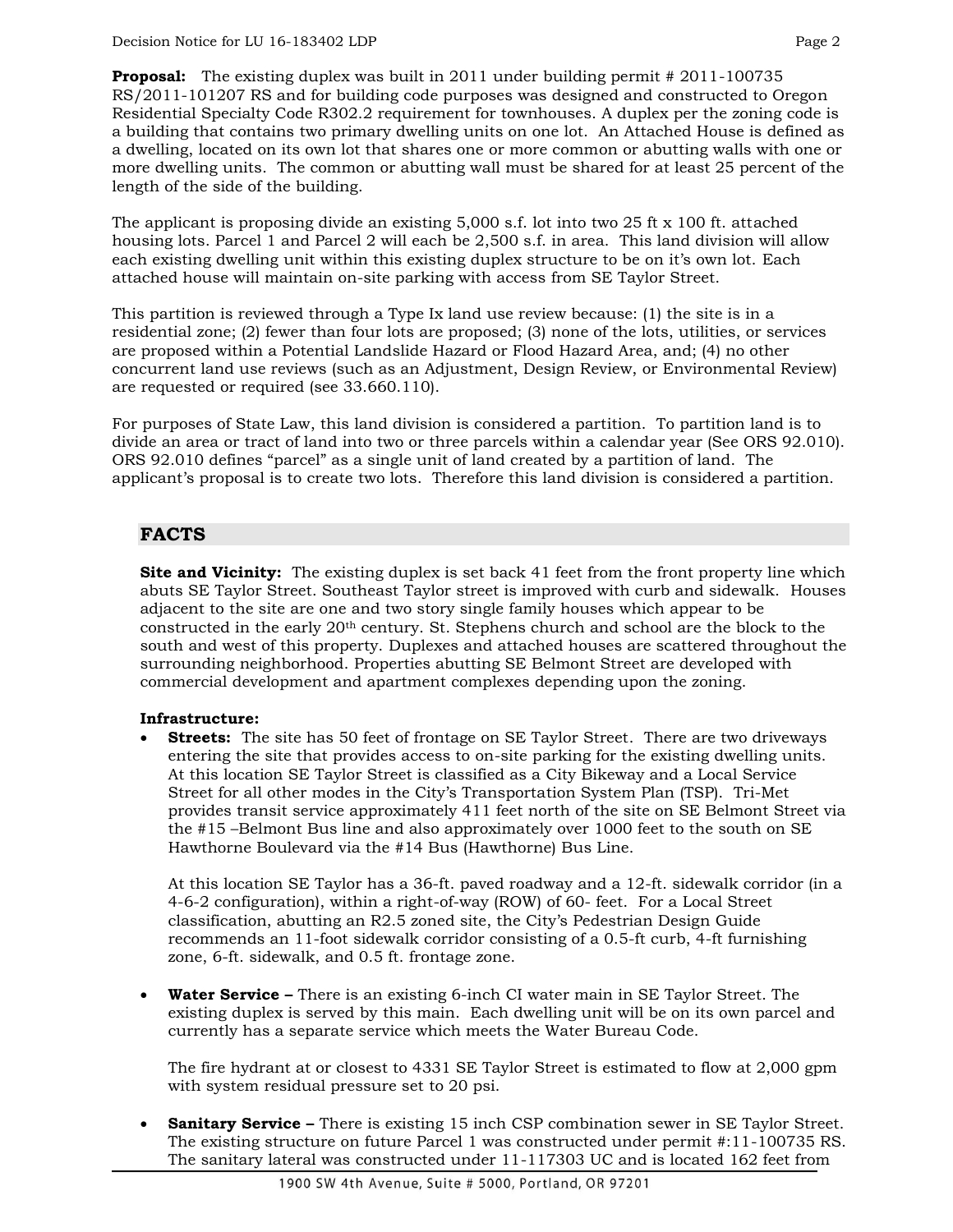the manhole to the west. The lateral is approximately 21 feet east of the western property line and therefore within the frontage of Parcel 1. The existing structure on future Parcel 2 was constructed under permit # 11-101207 RS. The sanitary lateral was constructed under 11-117296 UC and is located 181 feet from the manhole to the west. The lateral is approximately 8 feet west of the eastern property line and is therefore within the frontage of Parcel 2.

 **Stormwater Disposal** – There is no public storm-only sewer currently available to this property. The applicant shows the existing development manages stormwater onsite through soakage trenches which were constructed and approved under permit # 11- 100735 RS and 11-117303 RS. (discussed later in this report.)

**Zoning:** The R2.5 designation is one of the City's single-dwelling zones which is intended to preserve land for housing and to promote housing opportunities for individual households. The zone implements the comprehensive plan policies and designations for single-dwelling housing. The minimum density for new lots in this zone is 1 unit per 5,000 square feet and the maximum density is 1 unit per 2,500 square feet. Both detached and attached singledwellings and duplexes are allowed in this zone.

Areas north of the site closer to SE Belmont are zoned CM (Mixed Commercial), CS (Commercial Storefront), R1 (Medium Density Multi Dwelling), CN2 (Neighborhood Commercial) and R2 (Low Density Multi-Dwelling).

**Land Use History:** City records indicate there are no prior land use reviews for this site.

**Agency Review:** Several Bureaus have responded to this proposal and relevant comments are addressed under the applicable approval criteria. Exhibits "E" contain the complete responses.

**Neighborhood Review:** A Notice of Proposal in Your Neighborhood was mailed on **August 30, 2016**. No written responses have been received from the Neighborhood Association. However, Two written responses were received from notified property owners in response to this proposal.

 A neighbor wrote in to verify that the proposal was only for two lots and two units and no new structures with additional dwelling units were being proposed.

Staff Response: This clarification was requested since the reduced site plan with the existing conditions and proposed site plan reflects an outline of a box created by the existing parking space and pedestrian connection existing property, which gives an appearance of a structure. The boxed area on the site plan is just existing landscaping where the existing stormwater facility is located; no new structures are being developed within this front yard area.

 Another neighbor wrote in opposition of creating two distinct lots with a lot area of 2,500 square feet. Density, lot size, and separate ownership were raised as a concern in relationship to preserving the existing neighborhood. The other topic raised was pedestrian and vehicle traffic on S.E. Taylor street due to St. Stephens School and Church is within this block and SE Taylor street as an access point to the school/church.

Staff Response: The issues of density and lot dimensions are addressed below under approval criteria 33.660.120. A (specifically for the R2.5 zone Chapter 33.611.100 – Density Standards and 33.611.200 Lot Dimension Regulations).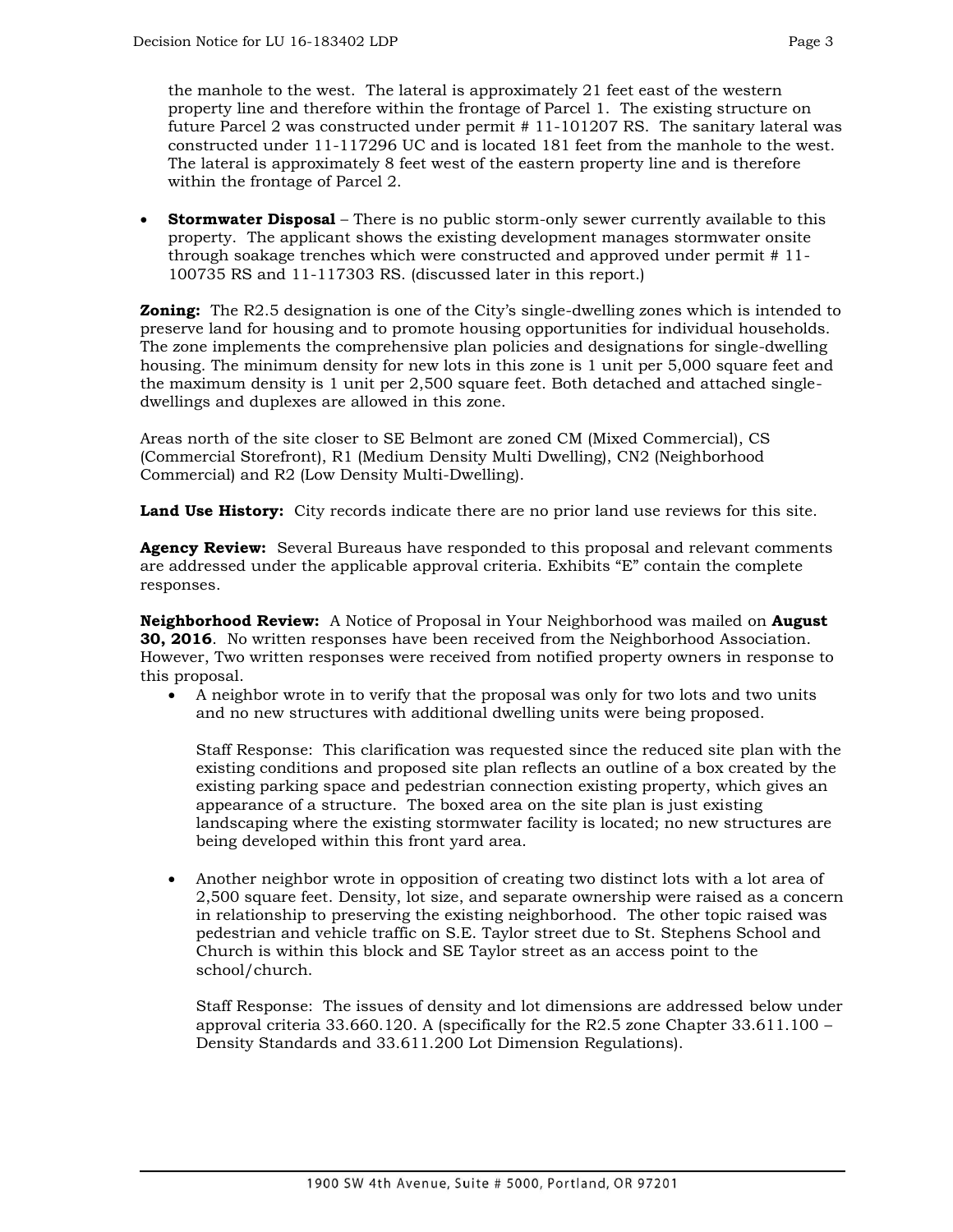#### *APPROVAL CRITERIA FOR LAND DIVISIONS IN OPEN SPACE AND RESIDENTIAL ZONES*

#### *33.660.120 The Preliminary Plan for a land division will be approved if the review body finds that the applicant has shown that all of the following approval criteria have been met.*

Due to the specific location of this site, and the nature of the proposal, some of the criteria are not applicable. The following table summarizes the criteria that are not applicable. Applicable criteria are addressed below the table.

| Criterion    | <b>Code Chapter/Section</b><br>and Topic                                       | Findings: Not applicable because:                                                                                                                                                                                                                                                                                                                                         |  |  |
|--------------|--------------------------------------------------------------------------------|---------------------------------------------------------------------------------------------------------------------------------------------------------------------------------------------------------------------------------------------------------------------------------------------------------------------------------------------------------------------------|--|--|
| B            | 33.630 - Tree Preservation                                                     | No trees in excess of 6 inches in diameter are<br>located fully or partially on the site.                                                                                                                                                                                                                                                                                 |  |  |
| $\mathsf{C}$ | The site is not within the flood hazard area.<br>33.631 - Flood Hazard<br>Area |                                                                                                                                                                                                                                                                                                                                                                           |  |  |
| D            | $33.632$ – Potential<br>Landslide Hazard Area                                  | The site is not within the potential landslide<br>hazard area.                                                                                                                                                                                                                                                                                                            |  |  |
| E            | 33.633 - Phased Land<br>Division or Staged Final<br>Plat                       | A phased land division or staged final plat has not<br>been proposed.                                                                                                                                                                                                                                                                                                     |  |  |
| $\mathbf F$  | 33.634 - Recreation Area                                                       | The proposed density is less than 40 units.                                                                                                                                                                                                                                                                                                                               |  |  |
| $\mathbf G$  | 33.635- Clearing, Grading,<br>and Land Suitability                             | No clearing and grading is being proposed. There<br>is no record of past use of a septic system at this<br>site. The site is relatively flat and contains no<br>known geological hazards.<br>The City approved the existing duplex development<br>on the site under permit# $2011-100735$ RS/2011-<br>101207 RS.<br>The site is currently in residential use, and it will |  |  |
|              |                                                                                | be retained.                                                                                                                                                                                                                                                                                                                                                              |  |  |
| I            | 33.639 - Solar Access                                                          | This criterion applies to detached single dwelling<br>development. Attached housing is proposed.                                                                                                                                                                                                                                                                          |  |  |
| $\mathbf{J}$ | 33.640 - Streams, Springs,<br>and Seeps                                        | No streams, springs, or seeps are evident on the<br>site                                                                                                                                                                                                                                                                                                                  |  |  |
| L            | 33.654.110.B.2 - Dead end<br>streets                                           | No dead end streets are proposed.                                                                                                                                                                                                                                                                                                                                         |  |  |
|              | 33.654.110.B.3 -<br>Pedestrian connections in<br>the I zones                   | The site is not located within an I zone.                                                                                                                                                                                                                                                                                                                                 |  |  |
|              | 33.654.110.B.4 - Alleys in<br>all zones                                        | No alleys are proposed or required.                                                                                                                                                                                                                                                                                                                                       |  |  |
|              | 33.654.120.C.3.c -<br>Turnarounds                                              | No turnarounds are proposed or required.                                                                                                                                                                                                                                                                                                                                  |  |  |
|              | 33.654.120.D - Common<br>Greens                                                | No common greens are proposed or required.                                                                                                                                                                                                                                                                                                                                |  |  |
|              | 33.654.120.E - Pedestrian<br>Connections                                       | There are no pedestrian connections proposed or<br>required.                                                                                                                                                                                                                                                                                                              |  |  |
|              | 33.654.120.F - Alleys                                                          | No alleys are proposed or required.                                                                                                                                                                                                                                                                                                                                       |  |  |
|              | 33.654.120.G - Shared<br>Courts                                                | No shared courts are proposed or required.                                                                                                                                                                                                                                                                                                                                |  |  |
|              | 33.654.130.B - Existing                                                        | No public dead-end streets or pedestrian                                                                                                                                                                                                                                                                                                                                  |  |  |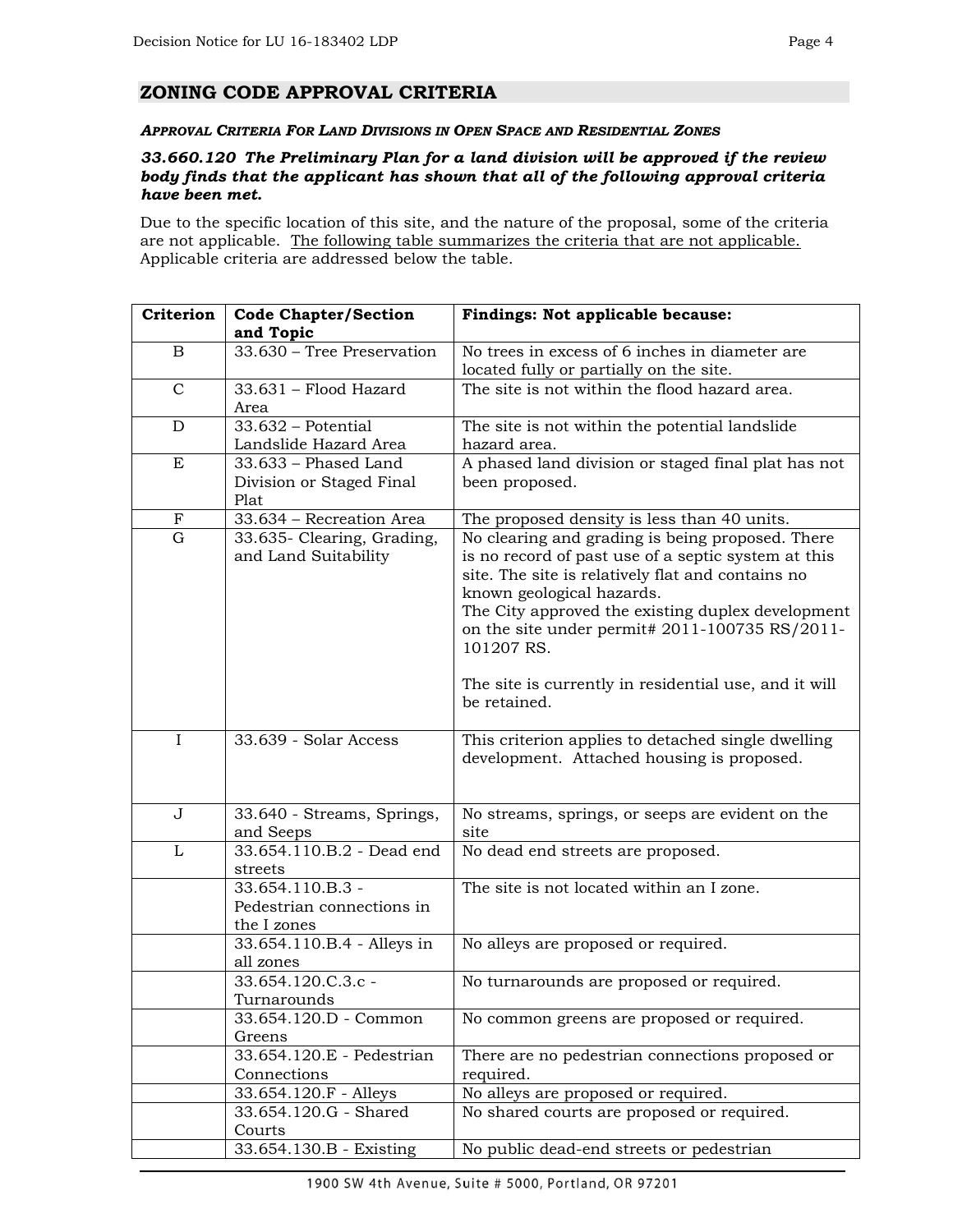| public dead-end streets    | connections exist that must be extended onto the    |
|----------------------------|-----------------------------------------------------|
| and pedestrian connections | site.                                               |
| 33.654.130.C - Future      | No dead-end street or pedestrian connections are    |
| extension of dead-end      | proposed or required.                               |
| streets and pedestrian     |                                                     |
| connections                |                                                     |
| 33.654.130.D - Partial     | No partial public streets are proposed or required. |
| rights-of-way              |                                                     |

## **Applicable Approval Criteria are:**

## **A. Lots. The standards and approval criteria of Chapters 33.605 through 33.612 must be met.**

**Findings:** Chapter 33.611 contains the density and lot dimension requirements applicable in the R2.5 zone. Based on the applicant's survey, the site area is 5,000 square feet. The maximum density in the R2.5 zone is one unit per 2,500 square feet. Minimum density is one unit per 5,000 square feet based on 80 percent of the site area.

The site has a maximum density of 2 units and a minimum required density of 1 unit. The existing development is considered a duplex and contains two dwelling units within one structure on one lot. During the building permit process this duplex was designed and constructed to meet the Oregon Residential Specialty Code R302.2 requirement for townhouses. The new proposed property line will be located on the firewall which separates each dwelling unit structure and therefore allowing each structure to be on its own parcel.

The applicant is converting the existing duplex structure to be attached housing through this land division proposal. The applicant is proposing two attached housing parcels which will allow each dwelling unit to be on its own separate parcel after this land division is completed. There is no increase in density by allowing each dwelling unit to be on its own separate lot.

|                           | Min. Lot<br>Area<br>(square)<br>feet) | Max. Lot<br>Area<br>(square<br>feet) | Min. Lot<br>Width*<br>(feet) | Min.<br>Depth<br>(feet) | Min.<br><b>Front Lot</b><br>Line<br>(feet) |
|---------------------------|---------------------------------------|--------------------------------------|------------------------------|-------------------------|--------------------------------------------|
| New attached housing lots | 1,600                                 | NA                                   | 36                           | 40                      | 30                                         |
| meet R2.5 Zone dimensions |                                       |                                      |                              |                         |                                            |
| Parcel 1                  | $2,500$ s.f.                          |                                      | 25 ft.                       | 100 ft.                 | 25 ft.                                     |
| Parcel 2                  | $2,500$ s.f.                          |                                      | $25$ ft.                     | 100 ft.                 | 25 ft.                                     |

The density standards are therefore met.

\* Width is measured by placing a rectangle along the minimum front building setback line specified for the zone. The rectangle must have a minimum depth of 40 feet, or extend to the rear of the property line, whichever is less.

Parcel 1 and 2 are only 25 feet wide, which is narrower than the minimum width for the R2.5 zone, as shown in the table above.

#### Narrow Lots

Parcel 1 and Parcel 2 are considered Narrow Lots. The Zoning Code, however, allows narrower lots if the future development, in this case the existing development converting to an attached house on its own lot, can meet the regulations of Section 33.611.200.C discussed below:

## *On balance, the proposed lots will have dimensions that are consistent with the purpose of the Lot Dimension Regulations.*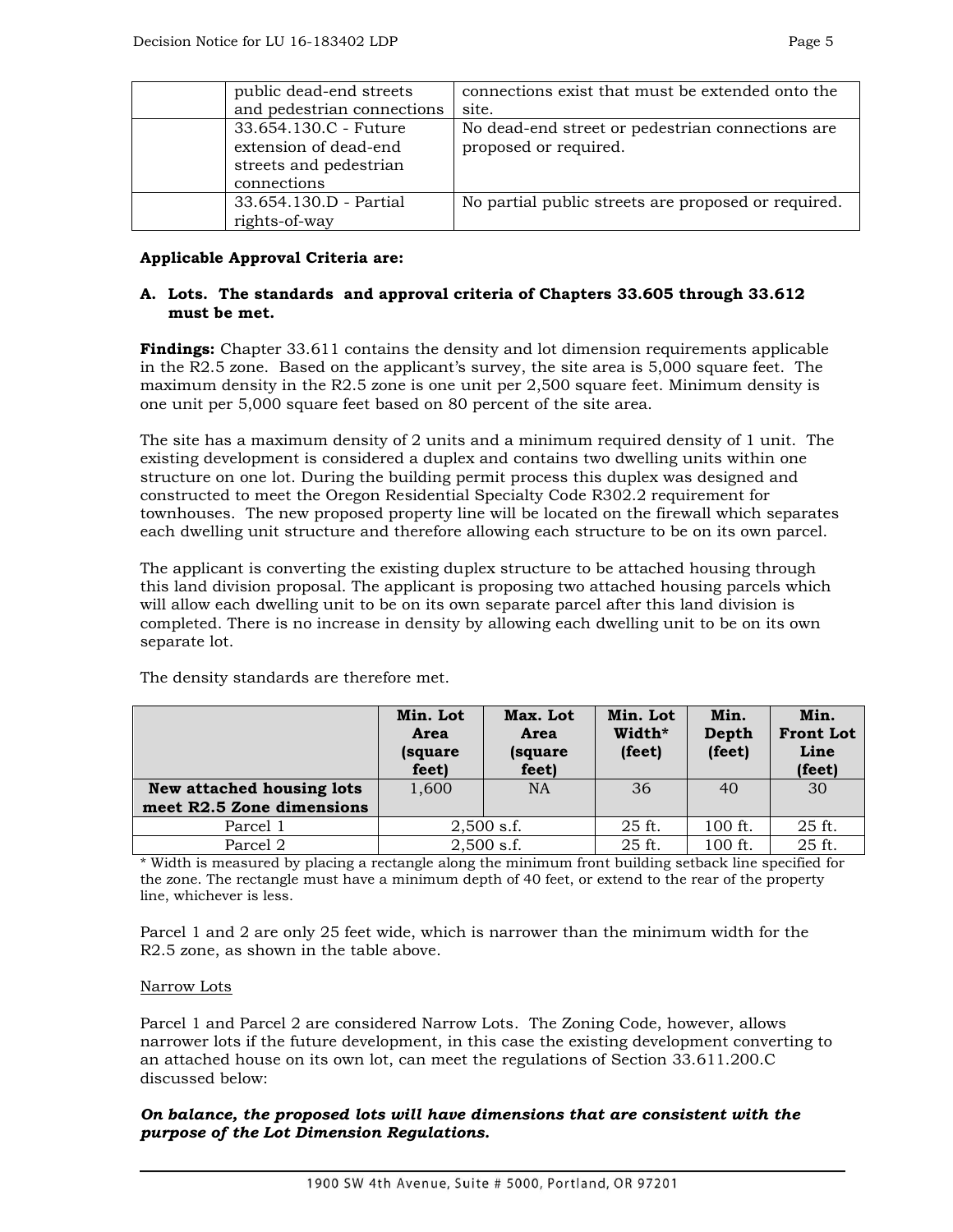The lot dimension requirements ensure that: (1) each lot has enough room for a reasonablysized attached or detached house; (2) lots are of a size and shape that development on each lot can meet the development standards of the R2.5 zone; (3) lots are not so large that they seem to be able to be further divided to exceed the maximum allowed density of the site in the future; (4) each lot has room for at least a small, private outdoor area; (5) lots are wide enough to allow development to orient toward the street; (6) each lot has access for utilities and services; (7) lots are not landlocked; (8) lots don't narrow to an unworkable width close to the street; and (9)lots are compatible with existing lots while also considering the purpose of this chapter.

The applicant has demonstrated that the proposed attached housing parcels are consistent with the purpose of lot dimension regulations for the following reasons:

- The supplemental survey of existing conditions shows the new lot width allows the existing development to remain in current location, but with each unit on a separate lot and still be in compliance with attached housing setbacks. Internal lot line of zero and side setback of 5 feet. The applicant has also demonstrated by the supplemental plans and site plan (Exhibit A.5, A.6, A.7 and C.3) that the existing development as an attached house on own lot can meet the development standards of the zoning code. Each attached house will still be oriented towards the SE Taylor street.
- The applicant has provided a utility plan that demonstrates that each lot has access for utilities and services (Exhibit C.2 & C.3).
- The proposed lots are not landlocked nor do they narrow to an unbuildable width close to the street.
- Each lot is 2,500 s.f. in area which exceeds the minimum lot area of 1,600 s.f. for this zone. Lot sizes within this neighborhood vary from 1,540 s.f., 1,650 s.f., 2,500 s.f., 3,300 s.f., 5,000 s.f. up to 8,400 s.f. (Exhibit G.3).
- The proposed narrow lots are compatible with existing lots when considering the purpose of this chapter, which allows lots to vary in size and shape to develop appropriate structures provided the planned intensity of the R2.5 zone is respected. The R2.5 zone allows for a variety of housing types, duplexes, attached housing and single family development. Existing lots within this area are developed with duplexes, attached houses and single family residences. Converting the existing duplex into an attached house, with each dwelling unit on its own lot is compatible with development within this neighborhood.

# *The minimum width for lots that will be developed with detached houses may not be reduced below 25 feet*

The lots will be developed with attached houses; therefore, this standard does not apply.

# *If the lot abuts an alley, then vehicle access is allowed only from the alley*

The site does not have access from an alley, so this standard does not apply.

## Lots must be configured so that development on the site will be able to meet the *garage limitation standard of Subsection 33.110.253.E at the time of development*

- No parking is required for this site per the Portland Zoning Code Section 33.266.110.D. since the site is located within 500 feet of a transit street, SE Belmont Street, which is well served by transit with 20-minute peak hour service.
- The existing duplex has on-site parking. Currently, the existing conditions site plan (Exhibit C.1) shows the parking space not meeting the minimum parking space requirement of a 9ft. x 18 ft. parking space outside the front setback of 10 feet. The applicant provided a proposed site plan (Exhibit A.5, A.6 and C.3) which shows each parking space being extended on the site to meet the minimum parking requirement. As part of this land division to convert the existing duplex to attached housing, each existing dwelling unit will have a minimum of a 9 ft. x 28 ft on-site parking space on its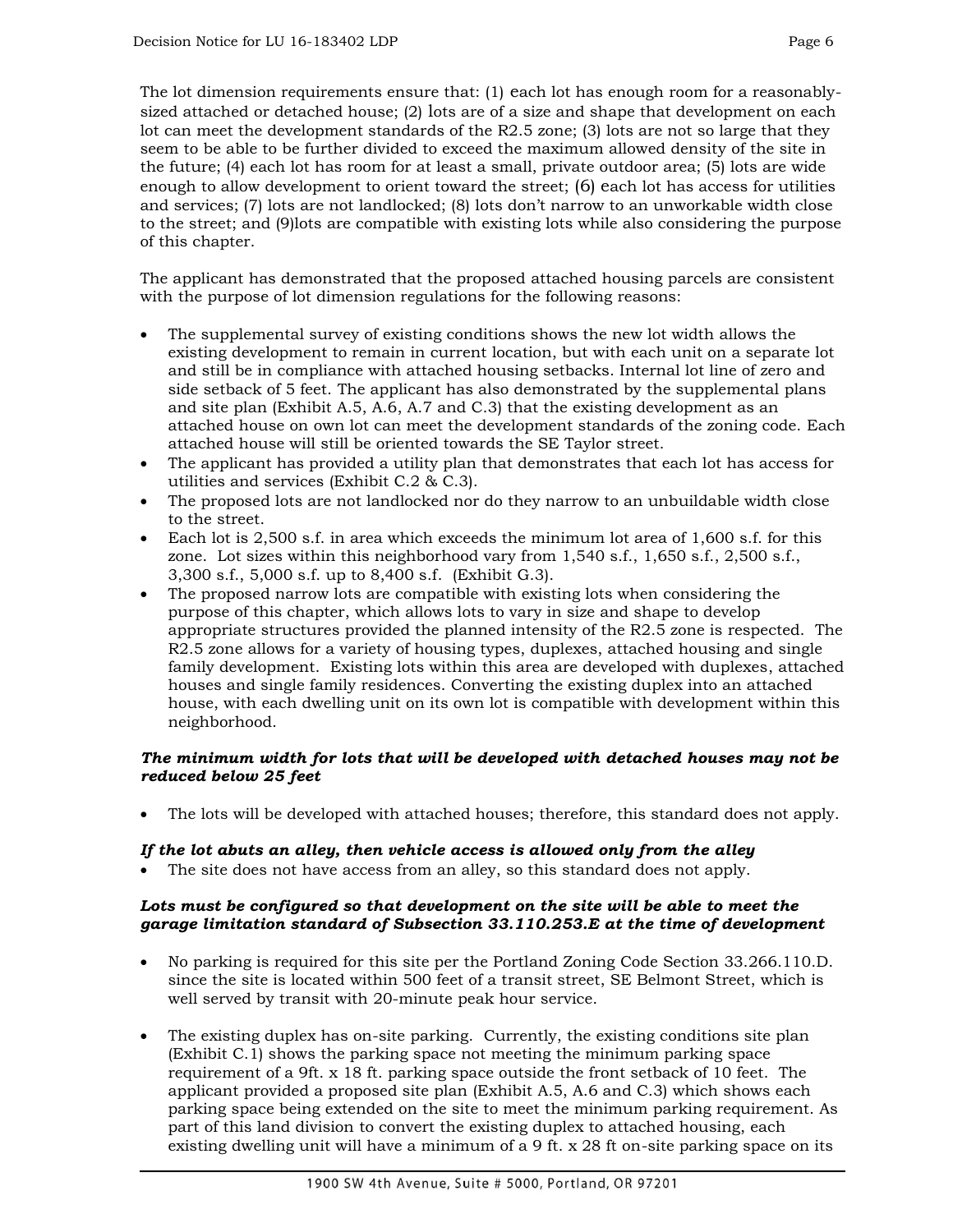own lot. As a condition of approval the existing driveway/parking space will be modified to meet the minimum parking space requirement of Section 33.266.120.C and D. or completely removed prior to final plat approval.

## *60 percent landscaping requirement for attached houses*

 Each attached house lot is 25 feet wide, which will allow for the 60 percent landscape standard to be met in area not devoted to driveway. The applicant has shown with modifications (removal of accessory structure, walkway etc.) to the existing site Exhibit A.5 and A.6. that each Parcel will meet be able to meet the 60% landscape area (not including the area devoted to driveway pavement). A zoning permit will be required to be approved, issued and receive final inspection prior to final plat approval.

All modifications to the existing site to meet the 60% landscape standard on each parcel must be completed prior to approval of the final plat.

## *If parking is not required, alley access and garage limitation requirements do not have to be met if a covenant is provided.*

- There is no alley adjacent to this site and no garage proposed for this existing development.
- An on-site parking space is being retained for each primary dwelling unit on its own lot.
- On-site parking is not required for this site per the Portland Zoning Code Section 33.266.110.D, since the site is located within 500 feet of a transit street (SE Belmont) that is well served by transit with 20-minute peak hour service. This provision of the code is not being utilized by the applicant. Therefore a covenant is not required.

The findings above show that the applicable density and lot dimension standards are met. Therefore, with the conditions noted above this criterion is met.

## **H. Tracts and easements. The standards of Chapter 33.636, Tracts and Easements must be met;**

**Findings:** No tracts are proposed or required for this land division, so criterion A does not apply.

Utility easements are addressed under 33.654.130.A.

The final plat will reflect the location of the public utility easement. With this as a condition, this criterion is met.

#### **K. Transportation impacts. The approval criteria of Chapter 33.641, Transportation Impacts, must be met; and,**

**Findings:** The transportation system must be capable of safely supporting the proposed development in addition to the existing uses in the area. Evaluation factors include: street capacity and level-of-service; vehicle access and loading; on-street parking impacts: the availability of transit service and facilities and connections to transit; impacts on the immediate and adjacent neighborhoods; and safety for all modes. Mitigation may be necessary to reduce impacts.

The Development Review Section of the Portland Bureau of Transportation (PBOT) has reviewed the application against the evaluation factors and has provided the following findings (see Exhibit E.2):

The applicant provided a written statement (A.4) that individually addresses each evaluation factor individually. Lack of a professional analysis may cause the request to be denied or delayed if request is challenged.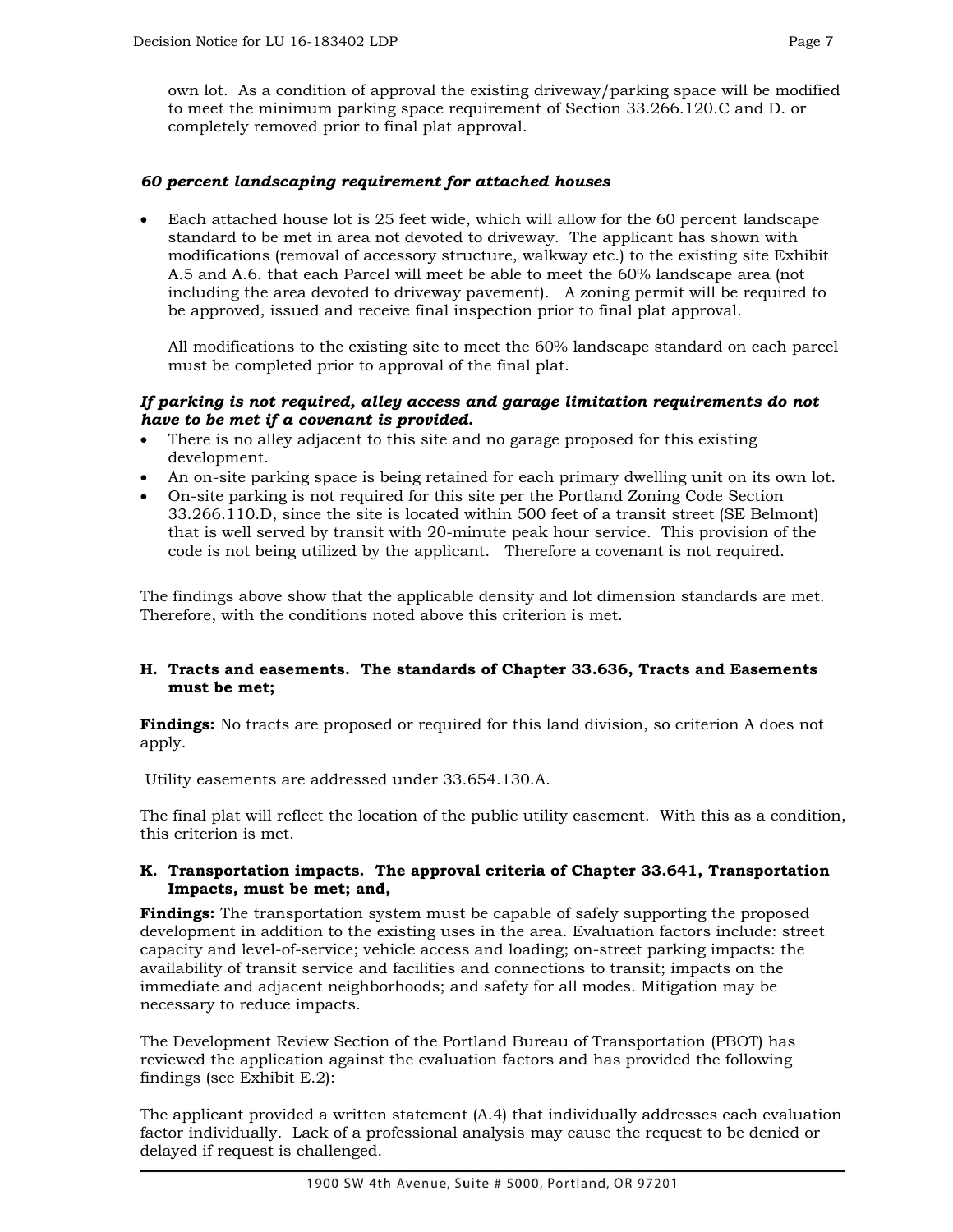The applicant is proposes a partition to create two lots from one existing lot. The proposed

development will not increase the number of dwellings located on the subject parcels, and no changes are proposed to the existing building, in which two residences are located within one structure. No changes will occur to the existing driveway locations. The proposed partition will not generate an increase in trips. Therefore, no frontage improvement or dedications are required in relation to the request.

There are existing transit opportunities in the area with the closest bus top (Trimet #15) located at 45<sup>th</sup> & SE Belmont or SE 42<sup>nd</sup> & SE Belmont street. To the south of the site on SE  $43<sup>rd</sup>$  & SE Hawthorne, the Trimet Bus Line #14 –provides frequent transit service. The proposed partition will not have any effect on transit service or any other mode of travel.

PBOT has reviewed and concurs with the information supplied and available evidence. No mitigation is necessary for the transportation system to be capable of safely supporting the proposed land division to allow the conversion of the existing duplex to attached houses on individual lots, in addition to the existing uses in the area.

These criteria are met.

## **L. Services and utilities. The regulations and criteria of Chapters 33.651 through 33.654, which address services and utilities, must be met.**

**Findings:** Chapters 33.651 through 33.654 address water service standards, sanitary sewer disposal standards, stormwater management, utilities and rights of way. The criteria and standards are met as shown in the following table:

**33.651 Water Service standard –** See Exhibit E.3 for detailed bureau comments.

The Water Bureau has indicated that service is available to the site, as noted on page 2 of this report. Fire Bureau has no concerns regarding the existing fire hydrant within this area being able to provide adequate capacity and pressure to serve the existing development.

The water service standards of 33.651 have been verified.

**33.652 Sanitary Sewer Disposal Service standards** – See Exhibit E.1 for detailed comments.

The Bureau of Environmental Services has indicated that service is available to the site, as noted on page 2 of this report. The sanitary sewer service standards of 33.652 have been verified.

**33.653.020 & .030 Stormwater Management criteria and standards –** See Exhibits E.1 & E.5

No stormwater tract is proposed or required. Therefore, criterion A is not applicable.

The applicant's utility site plan (Exhibit C.3) shows that the existing duplex disposes stormwater on-site to a soakage trench. As part of the land division proposal the applicant has demonstrated that each attached house (separate primary dwelling unit) will be served by an existing 30-inch x 22.5 ft. soakage trench on its own lot. The site utility plan shows the soakage trench 5 feet from the new lot line and a minimum 10 feet from the existing structure.

Bureau of Environmental Services states Onsite Stormwater Management: Stormwater runoff from this project must comply with all applicable standards of the SWMM and be conveyed to a discharge point along a route of service approved by the BES Director or the Director's designee. BES has reviewed this proposal and notes the following:

a. The soakage trenches shown on the plans are consistent with the building permits that were finaled in 2012. The applicant has shown that trenches meet the required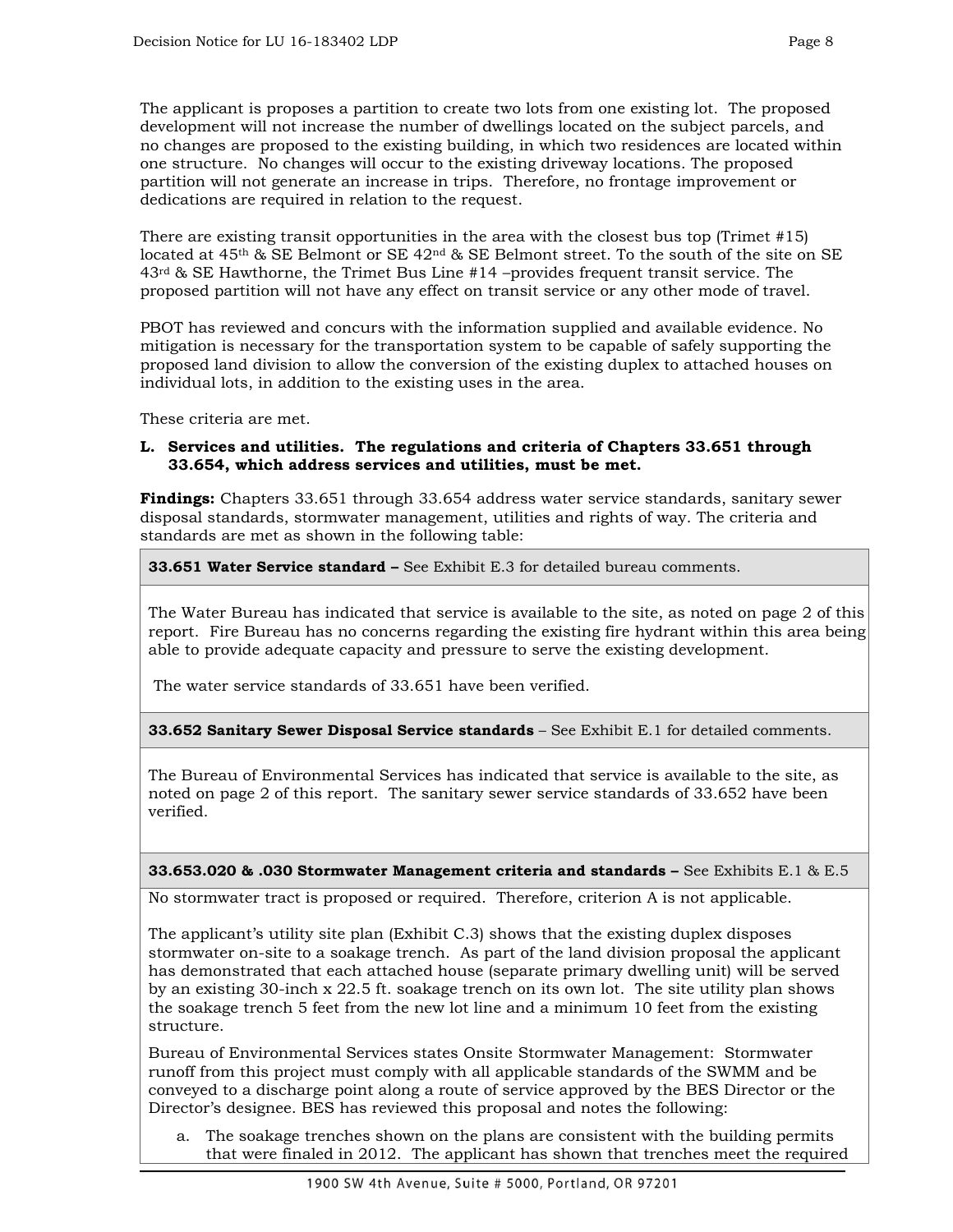setbacks to structures and property lines.

- b. The existing driveways are paved with pervious pavers. BES does not have required setbacks from pervious pavement.
- c. The applicant has demonstrated independent stormwater management systems that are within their respective lots.

BES finds the applicant's proposed stormwater management acceptable for the purpose of reviewing this land division proposal against the stormwater management approval criterion.

The stormwater management standard and criteria have been met.

## **33.654.110.B.1 Through streets and pedestrian connections**

Generally, through streets should be provided no more than 530 feet apart and pedestrian connections should be provided no more than 330 feet apart. Through streets and pedestrian connections should generally be at least 200 feet apart.

The subject property is located 50 feet from SE 44th Avenue, the nearest north-south pedestrian connection and through street, and 100 feet from SE Yamhill, the east-west pedestrian connection and through street to the north of this site. Approximate 450 feet to the west is SE 42nd Avenue, a north-south pedestrian connection and through street.

The Bureau of Transportation has reviewed this land division proposal and determined the subject property is complies with noted spacing requirements for connection. For the reasons described above, this criterion is met.

## **33.654.120.B & C Width & elements of the right-of-way –** See Exhibit E.2 for bureau comment

In reviewing this land division, Portland Transportation relies on accepted civil and traffic engineering standards and specifications to determine if existing street improvements for motor vehicles, pedestrians and bicyclists can safely and efficiently serve the proposed new development.

Standard ROW improvements recommended by the Portland Pedestrian Design Guide for Local Service Streets in an area zoned R2.5, such as SE Taylor, at this location, recommend an 11-ft. sidewalk corridor to consist of a 0.5-ft. curb, 4-ft. furnishing zone, 6-ft. sidewalk, and 0.5-ft. frontage zone.

Portland Transportation has indicated that the existing street, SE Taylor, has a 36-feet paved roadway and a 12-ft. sidewalk corridor (in a 4-6-2 configuration) within a ROW of 60 feet. The existing sidewalk corridor does not appear to be constructed to city standards. However, at this location, PBOT's Temporary Administrative Rule 1.22 "Infill Development on Streets with and Existing Sidewalk Corridor" will apply to SE Taylor. Therefore, in relation to the proposed development, the existing sidewalk will be accepted as the standard configuration. No improvements or property dedication will be required on SE Taylor street. The existing street is currently improved in a manner that is sufficient to serve the expected users. Portland Transportation has not identified or been made aware of any factors related to this proposal that lead to a conclusion other than that existing duplex being converted to attached house (each dwelling unit on it's own lot)can be safely served by this existing street without having any significant impact on the level of service provided.

This criterion is met.

**33.654.120. Design of Rights of Way –specifically H. Standard for Street Trees**

The City Forester reviews this land division proposal for its impact on existing street trees, heritage trees, street tree requirements and related mitigation, in accordance with Title 11, Trees.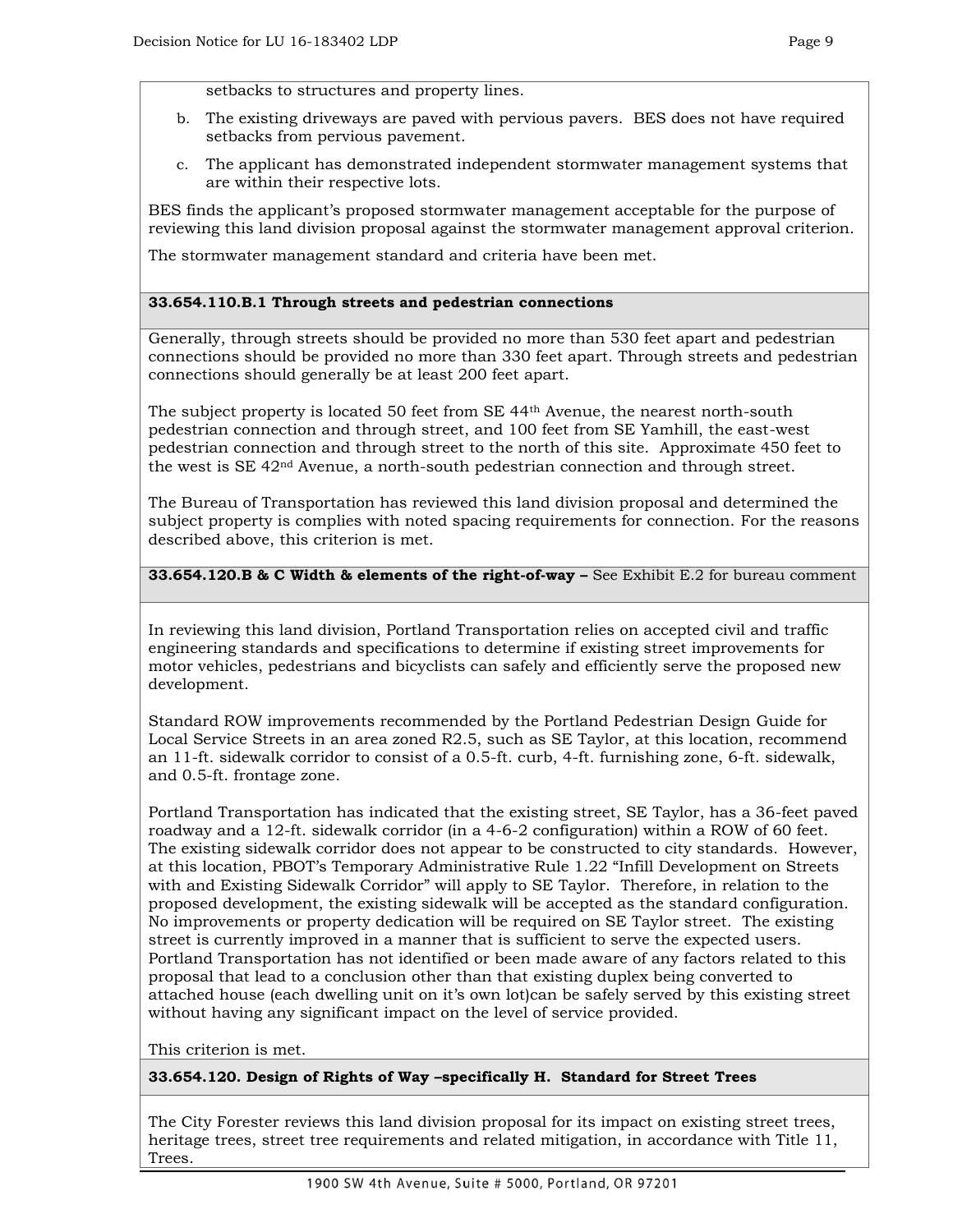In 2011 the approved site plan for this duplex noted the City Forester's requirement of a street tree being planted within the planting strip with a note "one 2 inch caliper street tree required. Choose from 3 1/2 ft street tree list". The existing conditions site plan does not reflect a street tree within this planting strip (see Exhibit C.2 ).

As part of this land division application the applicant provided a street tree plan as shown on Exhibit C.3 and the City Forester found the proposal of adding a street tree as shown to be an acceptable area. City Forester specific comments " Proposed street tree as indicated on the site plan will suffice" Therefore with the condition a street tree be planted within the planting strip area in front of this frontage as proposed, this criterion is met.

#### **33.654.130.A - Utilities (defined as telephone, cable, natural gas, electric, etc.)**

Any easements that may be needed for private utilities that cannot be accommodated within the adjacent right-of-ways can be provided on the final plat. The applicant has proposed a 4-foot public utility easement adjacent to the proposed public street. This utility easement will be noted on the final plat and encompass the utility vault. The supplemental survey needs to accurately reflect the location of the utility vault, so the location of utility easement can be accurately reflected on the final plat survey. Therefore with the conditions noted above, this criterion is met.

# **DEVELOPMENT STANDARDS**

Introduction to Title 33 –Portland Zoning Code "How to Use This Document", section of the zoning code states "To determine the Land Division regulations applicable to a site, you must first find the site on the Official Zoning Maps". This map will show the base zone, if any overlay, plan district, and if the site contains a historical landmark or recreational trail. This will tell you which chapters to look at in this Title. All of these regulations will tell you what uses are allowed, what housing types may be considered, and what development regulations affect your site. Some of these development standards will help you determine how to design your Land Division.

For this site, the development regulations which affect the design of this land division proposal when converting the existing duplex to an attached house to allow each primary dwelling unit to be on its own lot is the development standards which apply to attached houses in the R2.5 zone. Chapter 33.110 states the development standards and also references other Chapters of Title 33 and Title 11-Tree Code which would apply to this development proposal when reviewing this land division, such as the parking requirement under Section 33.266.110.

**Existing development that will remain after the land division.** The existing duplex development on the site will remain, however each primary dwelling unit will be now located on its own individual lot. The existing duplex was built in 2011 under building permit # 2011-100735 RS/2011-101207 RS and for building code purposes was designed and constructed to Oregon Residential Specialty Code R302.2 requirement for townhouses

An Attached House is defined as a dwelling, located on its own lot that shares one or more common or abutting walls with one or more dwelling units. The common or abutting wall must be shared for at least 25 percent of the length of the side of the building. The proposal to convert the existing duplex structure to attached house(s) would qualify to be an attached house since the primary dwelling units share a common wall for more than 25 percent of its length on the new proposed interior property line. Each primary dwelling unit structure on its own lot would be defined as an attached house. Therefore the division of the property may not cause the attached house structure on its new lot to move out of conformance or further out of conformance to any development standard applicable in the R2.5 zone. Per 33.700.015, if a proposed land division will cause conforming development to move out of conformance with any regulation of the zoning code, and if the regulation may be adjusted, the land division request must include a request for an adjustment No Adjustments or Planned Development was requested as part of this land division application. (Please see section on Other Technical Standards for Building Code standards.)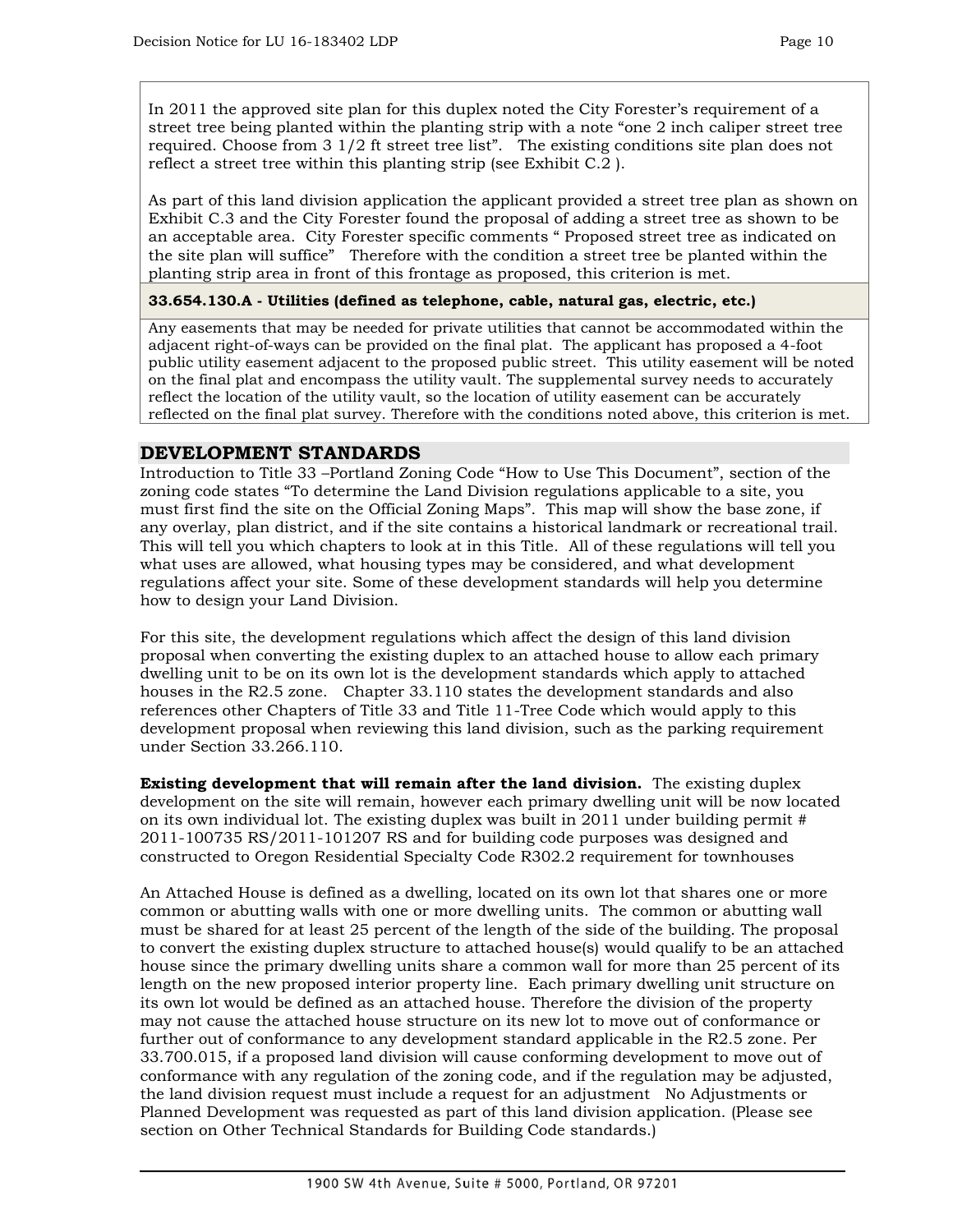Due to this existing duplex structure already being designed and constructed to Oregon Residential Specialty Code R302.2 requirement for townhouses a building permit is not required to convert this structure to an attached housing development type. The land division when completed will separate the primary dwelling units to be on their own individual lot to be legally defined as an attached house.

Therefore as part of this land division proposal the Zoning Code standards that relate to existing duplex development being converted into attached house on their own lot must be reviewed and shown to be met or can be met prior to final plat approval. Land Use Review Section reviewed plans (C.2, C.3, A.5, A.6 and A.7) submitted by the applicant to verify the development standards are met or could be met. The list below is reflecting only the development standards remaining which must be shown to be in compliance prior to final plat approval:

- Landscape Standards for Attached Housing (33.110.240.C.3): The following landscape standards must be met on lots in the R2.5 zone that do not meet the minimum lot width standard of 33.611.200.C.1. Modifications of these standards is allowed through Planned Development Review (Chapter 33.638). Adjustments are prohibited:
	- 1. All street-facing facades must have landscaping along the foundation. There must be at least one three-gallon shrub for every 3 lineal feet of foundation; And
	- 2. Sixty percent of the area between the front lot line and front building line must be landscaped. At a minimum, the required landscaped area must be planted with ground cover. Up to one-third of the required landscaped area may be for recreational use, or for use by pedestrians. Examples include walkways, play areas, or patios.

The applicant submitted a landscape plan area calculation, to show how the site can be in compliance with this development standard. The plan submitted reflects modifications to the existing site, to meet this development standard. Modifications on the site include removal of the existing accessory structure to allow for more landscape area on Parcel 1. Removal of the east/west concrete paver walkway closer to the dwelling units, to allow more landscape area.

The landscape area calculation plan does not reflect any shrubs being planted along the foundation of the street facing façade(s) and the type of ground cover plants planted within the landscape area not utilized as walkways/patio or patios. The applicant must obtain a finalized Zoning Permit for modifying the existing landscape area between the front lot line and front building line and adding shrubs along the foundation of the street facing facades of these attached houses to show compliance with this development standard prior to final plat approval.

• Detached Accessory Structures and Setbacks -The original approved building permit site plan showed a covered accessory structure for a charging station (4 ft. x 8 ft and less 6 ft tall) for an electric car. In 2011 the zoning code allowed a covered accessory structure if 6 feet or less in height in the side and rear setback but not in the front setback. In 2016 the zoning code changed and for this zone a detached covered accessory structure to be within the side or rear setbacks must be 40 feet from a front lot line and meet additional standards as stated in 33.110.250.C.b.

There is an existing detached covered accessory structure shown on Parcel 1 (4331 SE Taylor). This covered accessory structure is 5.1 x 8.1 ft. and is utilized as a garbage/recycling area. The location of this accessory structure is not 40 feet from the front property line and interferes with the required parking space of 9 ft. x 18 ft. space being located outside the front setback of 10 feet being met. The applicant is proposing to remove this accessory structure to be able to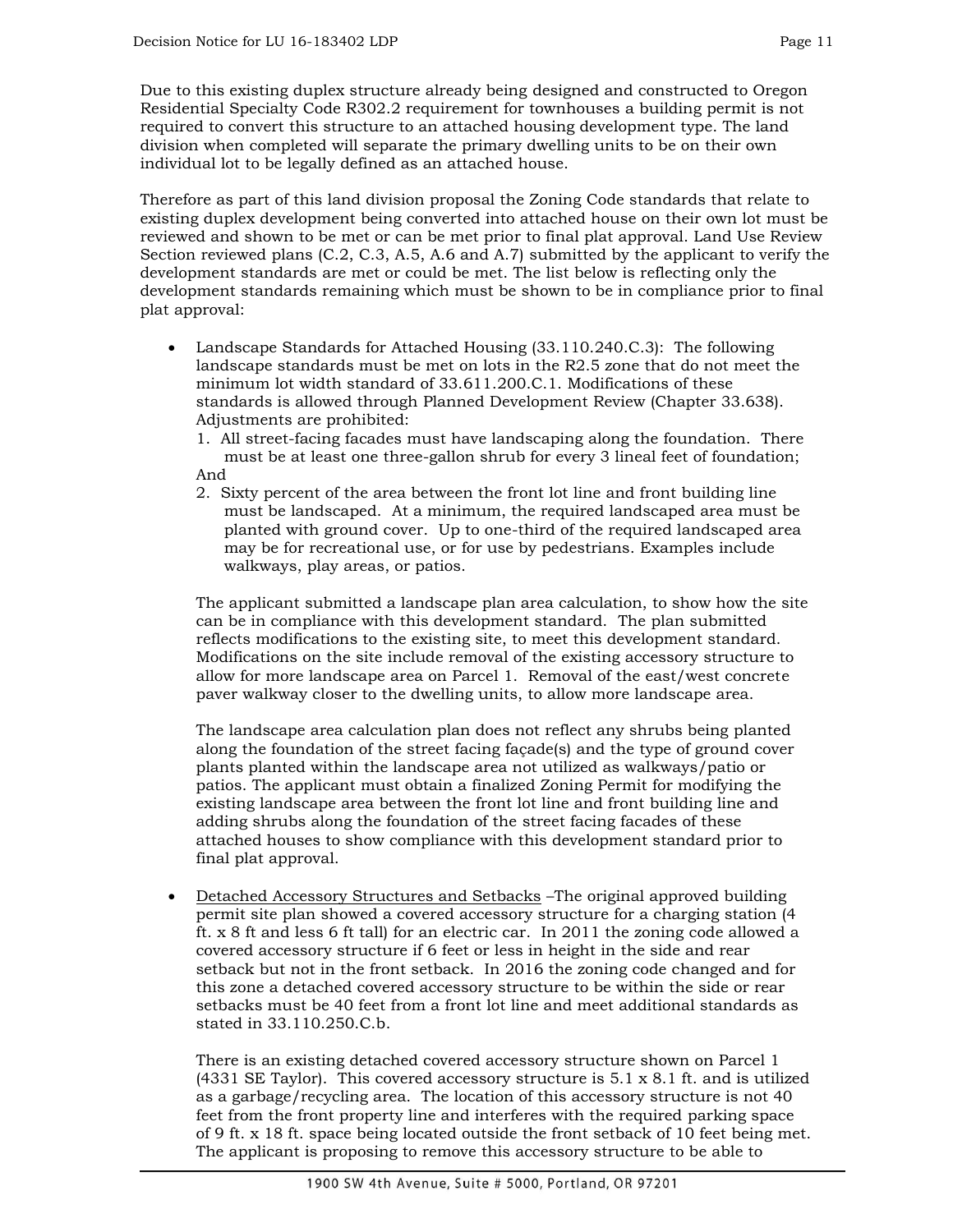extend the on-site parking space to be in compliance with the zoning code for required parking spaces. For the applicant to relocate the accessory structure on this site it would need to be in compliance with 33.110.250.C.b. Prior to final plat approval the existing shed will need to be removed from Parcel 1 or relocated on Parcel 1 to be in compliance the zoning code.

• Parking and Loading  $(33.110.275 \text{ and } 33.266.120 \text{ C} \& \text{ D}$ - The on-site parking space must be a minimum of 9 feet x 18 feet and located out of the front setback (10 feet) for the lot with the existing development. The approved building permit (2011-100735 RS/2011-101207 RS) site plan showed this development standard being met. However, the existing conditions survey submitted with this land division proposal shows the existing on-site parking space for each new parcel is less than 28 feet in depth and therefore not meeting the code requirement. The applicant as part of this land division proposal is proposing to extend the existing driveway on each lot to be in compliance with the code (see Exhibit) The accessory structure on Parcel 1 will need to be removed or relocated on site to be able to extend the parking space to meet the code requirement. The applicant must obtain a finalized Zoning Permit for extending the on-site parking space (s) on each attached housing lot to meet the code requirement. This zoning permit must be completed prior to final plat approval.

With the conditions noted above, this land division proposal can meet the requirements of 33.700.015.

# **OTHER TECHNICAL REQUIREMENTS**

Technical decisions have been made as part of this review process. These decisions have been made based on other City Titles, adopted technical manuals, and the technical expertise of appropriate service agencies. These related technical decisions are not considered land use actions. If future technical decisions result in changes that bring the project out of conformance with this land use decision, a new land use review may be required. The following is a summary of technical service standards applicable to this preliminary partition proposal.

| <b>Bureau</b>                         | <b>Code Authority and Topic</b>                |  |  |  |
|---------------------------------------|------------------------------------------------|--|--|--|
| Development Services/503-823-7300     | Title 24 – Building Code, Flood plain          |  |  |  |
| www.portlandonline.com/bds            | Title 10 – Erosion Control, Site Development   |  |  |  |
|                                       | Administrative Rules for Private Rights-of-Way |  |  |  |
| Environmental Services/503-823-7740   | Title 17 - Sewer Improvements                  |  |  |  |
| www.portlandonline.com/bes            | 2008 Stormwater Management Manual              |  |  |  |
| Fire Bureau/503-823-3700              | Title 31 Policy B-1 – Emergency Access         |  |  |  |
| www.portlandonline.com/fire           |                                                |  |  |  |
| Transportation/503-823-5185           | Title 17 – Public Right-of-Way Improvements    |  |  |  |
| www.portlandonline.com/transportation | Transportation System Plan                     |  |  |  |
| Urban Forestry (Parks)/503-823-4489   | Title 11 – Trees                               |  |  |  |
| www.portlandonline.com/parks          |                                                |  |  |  |
| Water Bureau/503-823-7404             | Title 21 – Water availability                  |  |  |  |
| www.portlandonline.com/water          |                                                |  |  |  |

As authorized in Section 33.800.070 of the Zoning Code conditions of approval related to these technical standards have been included in the Administrative Decision on this proposal.

The existing duplex was built in 2011 under building permit  $\#$  2011-100735 RS/2011-101207 RS and for building code purposes was designed and constructed to Oregon Residential Specialty Code R302.2 requirement for townhouses.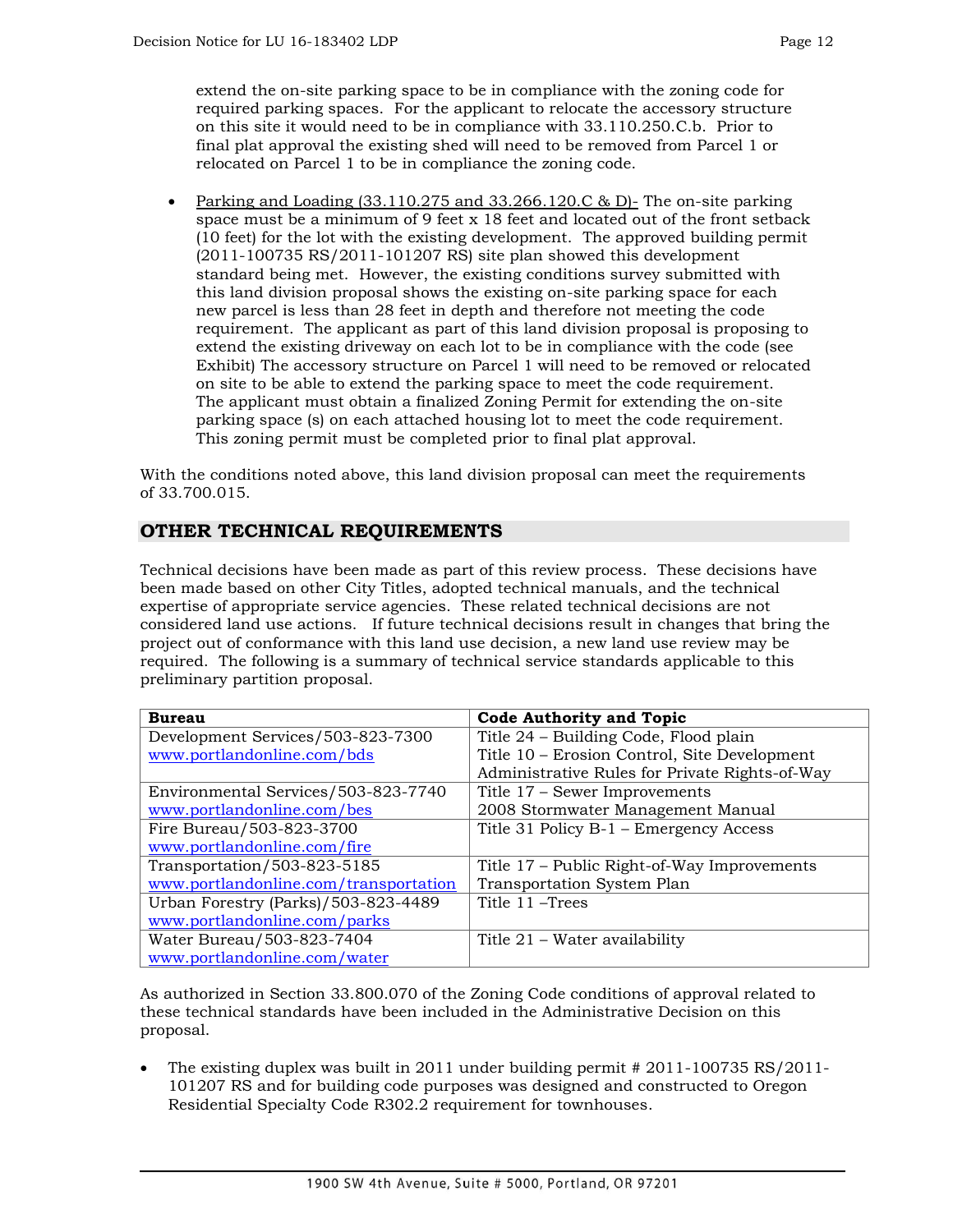Life Safety Comments: Based on the information provided, there appears to be no conflicts between the building codes. A maintenance agreement must be completed for the townhouse.

BDS Land Use Review Comments: The original building was constructed on one lot and even though built to townhouse standards did not require a maintenance agreement. Now each primary dwelling unit will be on its own lot as attached house(s) and the shared common elements (firewall, roof, exterior finish materials etc..) requires a Maintenance Agreement. This Maintenance Agreement is required to be submitted, reviewed, and approved by the City prior to final plat approval.

# **CONCLUSIONS**

The applicant has proposed a two parcel minor partition as shown on the attached preliminary plan (Exhibit C.1). As discussed in this report, the relevant standards and approval criteria have been met, or can be met with conditions. The primary issues are standards relating to narrow lots and zoning development standards which relate to this duplex being converted into an attached house where each primary dwelling unit will be on its own lot. To be in compliance with narrow lot standards for landscaping for an attached housing development the applicant is proposing to modify the existing site prior to final plat approval. These modifications to the existing site include removal and/or relocation of the accessory structure, removal/reconfiguration of some hard surface walkways to provide more landscape area, and adding shrubs along the foundation of the building to be in compliance with landscape standard for attached housing development.

Each primary dwelling unit (Attached House) will be on its own lot and each dwelling unit currently shares common elements (fire wall, exterior wall, foundation etc..), the Life Safety Section of BDS requests a maintenance agreement be completed for this townhouse to be in compliance with the Building Code requirements at the time the lots are sold.

Density and lot size was raised as a concern by a neighbor. As mentioned in the approval criteria under density and lot area, there is no change in density with this land division proposal. Two primary dwelling units exist currently and two primary dwelling units will be retained on the site. Lot size of  $25$  ft. x 100 ft. with an area of  $2,500$  s.f. is compatible with existing lot sizes within the neighborhood. Attached housing is a development type which is allowed in the R2.5 zone. The lot size can accommodate the existing duplex being converted to an attached house on its own lot and be in compliance with the development standards of zoning and building code.

With conditions of approval that address these requirements this proposal can be approved.

# **ADMINISTRATIVE DECISION**

**Approval** of a Preliminary Plan for a two lot minor partition for two attached housing lots. These two parcels are considered narrow lots, as illustrated with Exhibit C.1, subject to the following conditions:

**A. Supplemental Plan.** Two copies of an additional supplemental survey which show existing conditions and existing improvements shall be submitted with the final plat survey for Land Use Review Section of BDS to review and approval. In addition, surveyor shall attest to and certify the following on the supplemental survey:

- Removal or relocation of the accessory structure on Parcel 1;
- Document that existing site has been modified so the on-site parking space(s) have been extended and is a full 28 feet in depth from the front property as required by Condition C.3.
- Document that the street tree is planted within the planting strip adjacent to this property as required by Condition C.4
- Location of utility vaults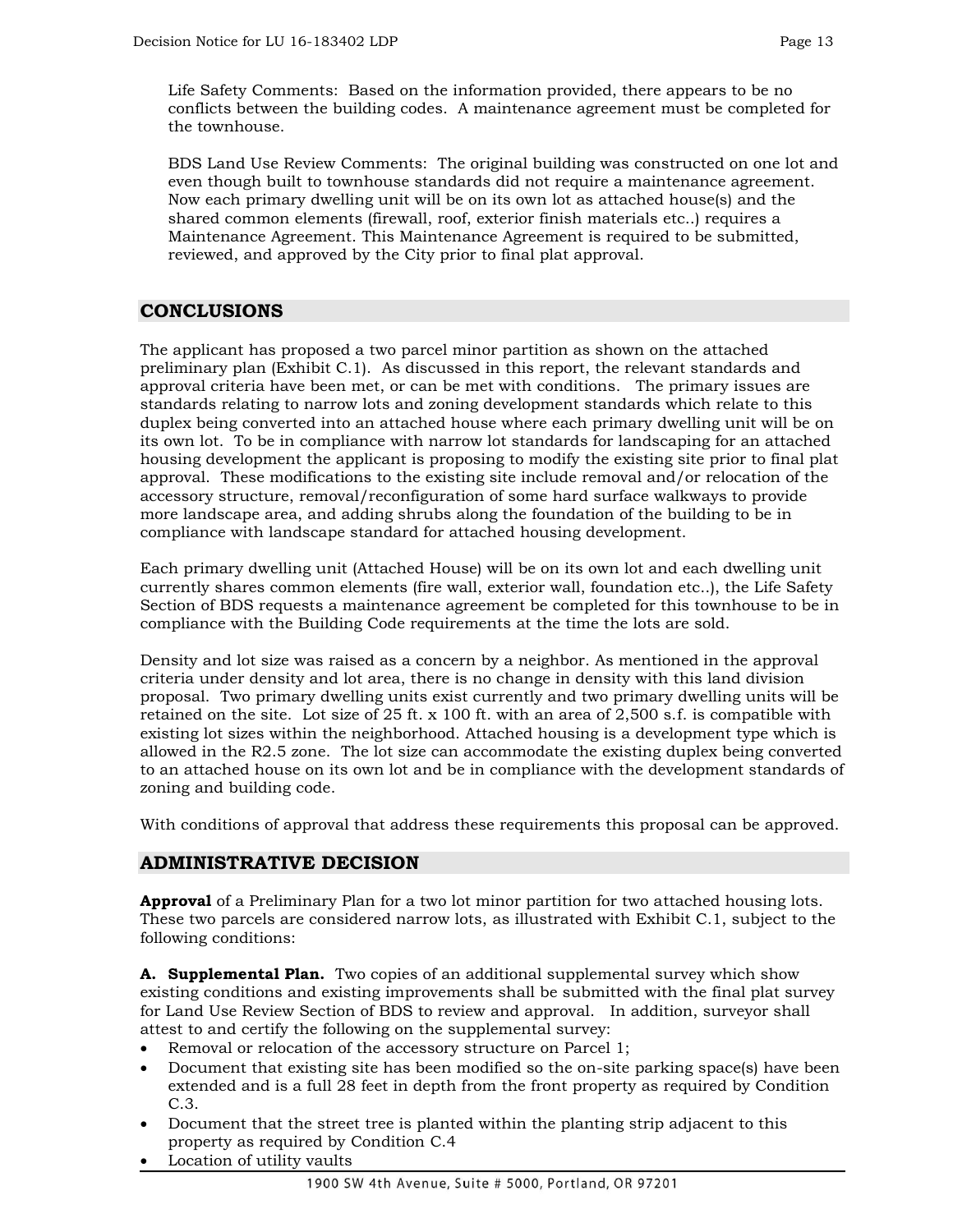## **B. The final plat must show the following:**

1. A public utility easement for the utilities which benefit both Parcel 1 and Parcel 2.

## **C. The following must occur prior to Final Plat approval:**

#### **Existing Development**

- 1. The applicant must remove the accessory structure on Parcel 1 or relocate it on Parcel 1 to be in compliance with the zoning code. The applicant must submit before and after photos of the removal or relocation (with the same perspective) of this accessory structure.
- 2. The applicant must obtain a finalized zoning permit for modification of the existing landscape area between the front lot line and front building line. The plans submitted for the zoning permit must show a complete site/landscape plan. These modifications are required to demonstrate compliance with the development standard listed below. The permit plans must include the note: *This permit fulfills requirements of Condition C.2 of LU 16-183402 LDP.*
	- 33.110.240.C.2.d (standards for Landscape standard for attached houses lots in R2.5 zone that do not meet the minimum lot width standard).
- 3. The applicant must obtain a finalized zoning permit for modifications to the on-site parking spaces on each separate lot. The plans submitted for the zoning permit must show a complete site plan. These modifications are required to demonstrate compliance with the development standard listed below. The permit plans must include the note: *This permit fulfills requirements of Condition C.3 of LU 16-183402 LDP.*
	- 33.266. C & D –Parking Area Locations and Parking Space size. The existing on-site parking space will be extended on Parcels 1 and 2 to show a minimum 9 ft. x 18 ft. parking space located outside of the front setback (10 feet) on each lot.
- 4. The applicant must meet the requirements of Urban Forestry to plant one street tree in the planter strip on SE Taylor Street adjacent to this property. The applicant must contact Urban Forestry at 503-823-TREE (8733) prior to selecting trees to discuss the species of trees that are permitted and to obtain the planting permit.

#### **Required Legal Documents**

5. A Maintenance Agreement for these Attached Houses (Townhouses) shall be submitted for review and approval by Life Safety Section of BDS. All requirements of the Life Safety Section of BDS in association to this Maintenance Agreement must be met prior to final plat approval (see Exhibit E.7).

#### **Staff Planner: Lois Jennings**

**Decision rendered by: \_\_\_\_\_\_\_\_\_\_\_\_\_\_\_\_\_\_\_\_\_\_\_\_\_\_\_\_\_\_\_\_\_\_\_\_\_\_\_\_\_\_\_\_ on October 17, 2016** By authority of the Director of the Bureau of Development Services

#### **Decision mailed October 18, 2016**

**About this Decision.** This land use decision is **not a permit** for development. A Final Plat must be completed and recorded before the proposed lots can be sold or developed. Permits may be required prior to any work. Contact the Development Services Center at 503-823-7310 for information about permits.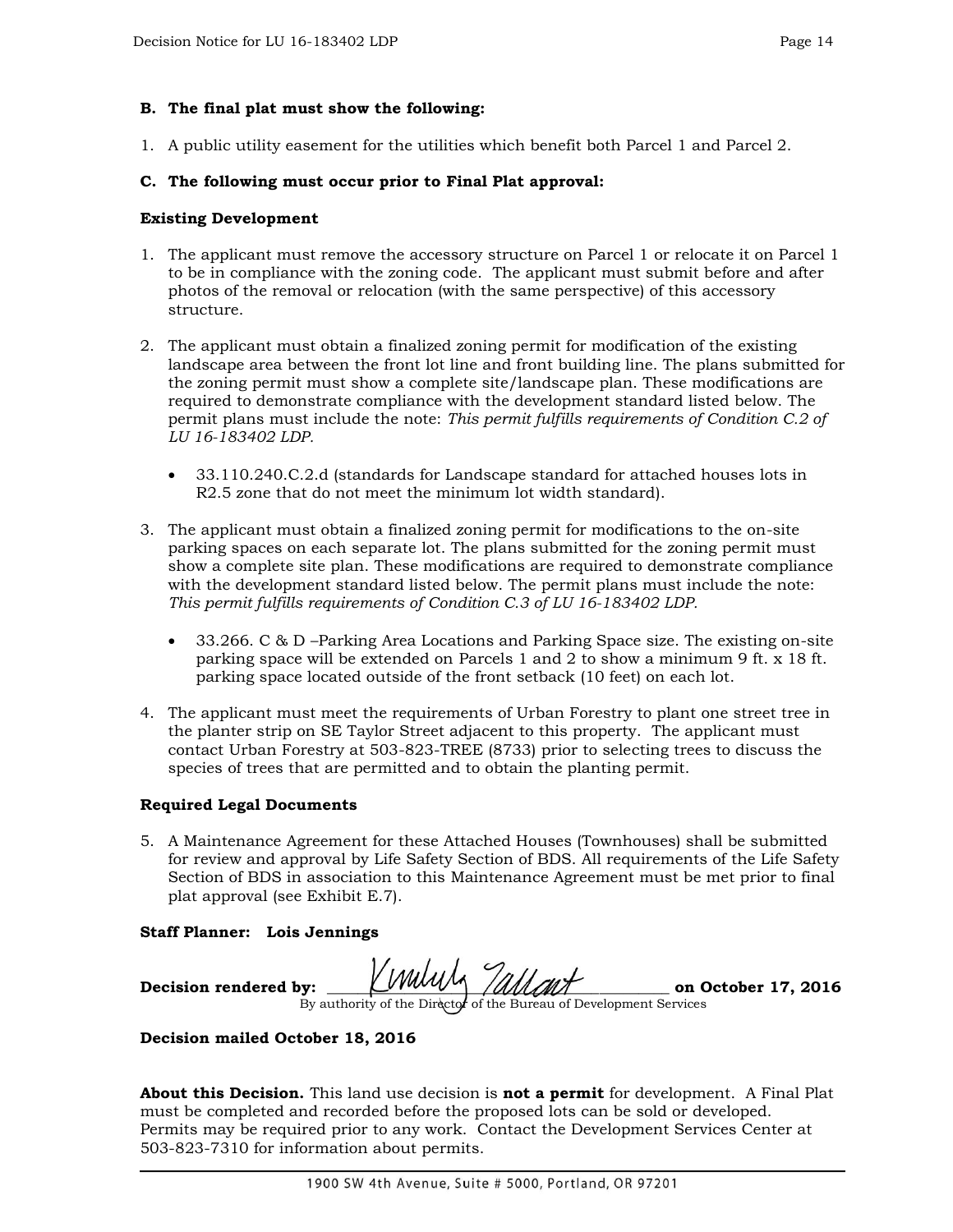**Procedural Information.** The application for this land use review was submitted on June 6, 2016, and was determined to be complete on August 24, 2016.

*Zoning Code Section 33.700.080* states that Land Use Review applications are reviewed under the regulations in effect at the time the application was submitted, provided that the application is complete at the time of submittal, or complete within 180 days. Therefore this application was reviewed against the Zoning Code in effect on June 6, 2016.

*ORS 227.178* states the City must issue a final decision on Land Use Review applications within 120-days of the application being deemed complete. The 120-day review period may be waived or extended at the request of the applicant. In this case, the applicant did not waive or extend the 120-day review period. Unless further extended by the applicant, **the 120 days will expire on: December 22, 2016**

**Some of the information contained in this report was provided by the applicant.**  As required by Section 33.800.060 of the Portland Zoning Code, the burden of proof is on the applicant to show that the approval criteria are met. The Bureau of Development Services has independently reviewed the information submitted by the applicant and has included this information only where the Bureau of Development Services has determined the information satisfactorily demonstrates compliance with the applicable approval criteria. This report is the decision of the Bureau of Development Services with input from other City and public agencies.

**Conditions of Approval.** If approved, this project may be subject to a number of specific conditions, listed above. Compliance with the applicable conditions of approval must be documented in all related permit applications. Plans and drawings submitted during the permitting process must illustrate how applicable conditions of approval are met. Any project elements that are specifically required by conditions of approval must be shown on the plans, and labeled as such.

These conditions of approval run with the land, unless modified by future land use reviews. As used in the conditions, the term "applicant" includes the applicant for this land use review, any person undertaking development pursuant to this land use review, the proprietor of the use or development approved by this land use review, and the current owner and future owners of the property subject to this land use review.

**This decision, and any conditions associated with it, is final.** It may be appealed to the Oregon Land Use Board of Appeals (LUBA), within 21 days of the date the decision is mailed, as specified in the Oregon Revised Statute (ORS) 197.830. Among other things, ORS 197.830 requires that a petitioner at LUBA must have submitted written testimony during the comment period for this land use review. Contact LUBA at 775 Summer St NE Suite 330, Salem, OR 97301-1283 or phone 1-503-373-1265 for further information.

The file and all evidence on this case are available for your review by appointment only. Please call the Request Line at our office, 1900 SW Fourth Avenue, Suite 5000, phone 503- 823-7617, to schedule an appointment. I can provide some information over the phone. Copies of all information in the file can be obtained for a fee equal to the cost of services. Additional information about the City of Portland, city bureaus, and a digital copy of the Portland Zoning Code is available on the internet at [www.portlandonline.com.](http://www.portlandonline.com/)

**Recording the land division.** The final land division plat **must** be submitted to the City **within three years** of the date of the City's final approval of the preliminary plan. This final plat must be recorded with the County Recorder and Assessors Office after it is signed by the Planning Director or delegate, the City Engineer, and the City Land Use Hearings Officer, and approved by the County Surveyor. **The approved preliminary plan will expire unless a final plat is submitted within three years of the date of the City's approval of the preliminary plan.**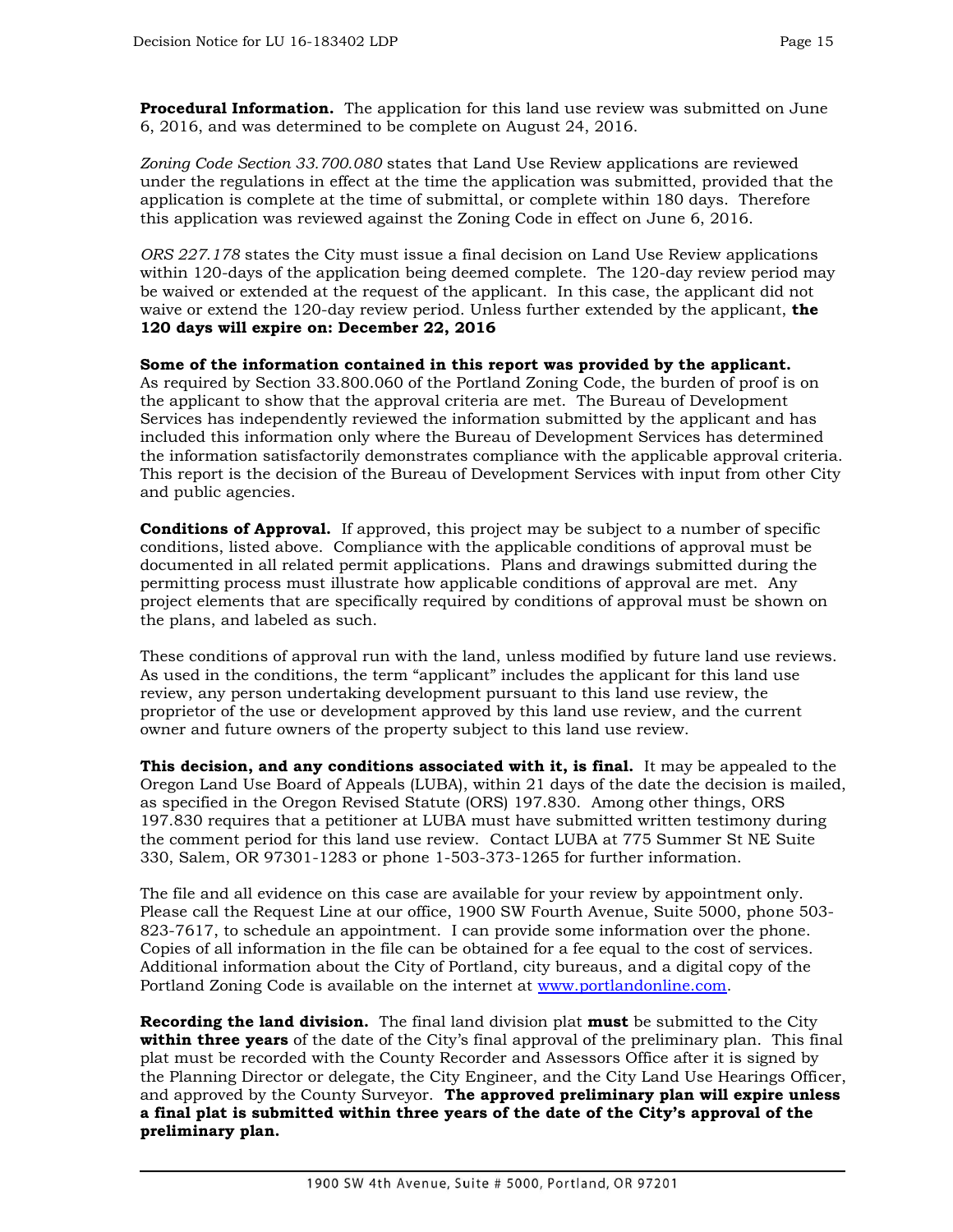## **EXHIBITS**

#### NOT ATTACHED UNLESS INDICATED

- A. Applicant's Statement
	- 1. Preliminary Land Division proposal
	- 2. Existing Conditions Site Plan with Land Division Proposal
	- 3. Cover Letter submitted on August 24, 2016
	- 4. Narrative Addressing Approval Criteria submitted on August 24, 2016
	- 5. Existing Conditions, Utility & Proposed Site Plan submitted on August 24, 2016
	- 6. Landscape Area and Tree Calculations Plan submitted on August 24, 2016
	- 7. Architectural Building Plans submitted August 24, 2016
	- 8. Fire Hydrant Fire Flow Information from Applicant via e-mail
- B. Zoning Map (attached)
- C. Plans/Drawings:
	- 1. Preliminary Land Division Proposal (Attached)
	- 2. Existing Conditions Site Plan with Preliminary Land Division proposal (attached)
	- 3. Existing Conditions Site & Utility Plan with Proposed Site Plan with Preliminary Land Division Proposal
- D. Notification information:
	- 1. Mailing list
	- 2. Mailed notice
- E. Agency Responses:
	- 1. Bureau of Environmental Services
	- 2. Bureau of Transportation Engineering and Development Review
	- 3. Water Bureau
	- 4. Fire Bureau
	- 5. Site Development Review Section of BDS
	- 6. Bureau of Parks, Forestry Division
	- 7. Life Safety Section of BDS
- F. Correspondence:
	- 1. Ann Masters, September 9, 2016
	- 2. Jackie Engle, September 23, 2016
- G. Other:
	- 1. Original LU Application
	- 2. Incomplete Letter dated June 21, 2016
	- 3. Tax Assessor's Quarter Section Map
	- 4. E-mail Correspondence with Applicant

**The Bureau of Development Services is committed to providing equal access to information and hearings. Please notify us no less than five business days prior to the event if you need special accommodations. Call 503-823-7300 (TTY 503-823-6868).**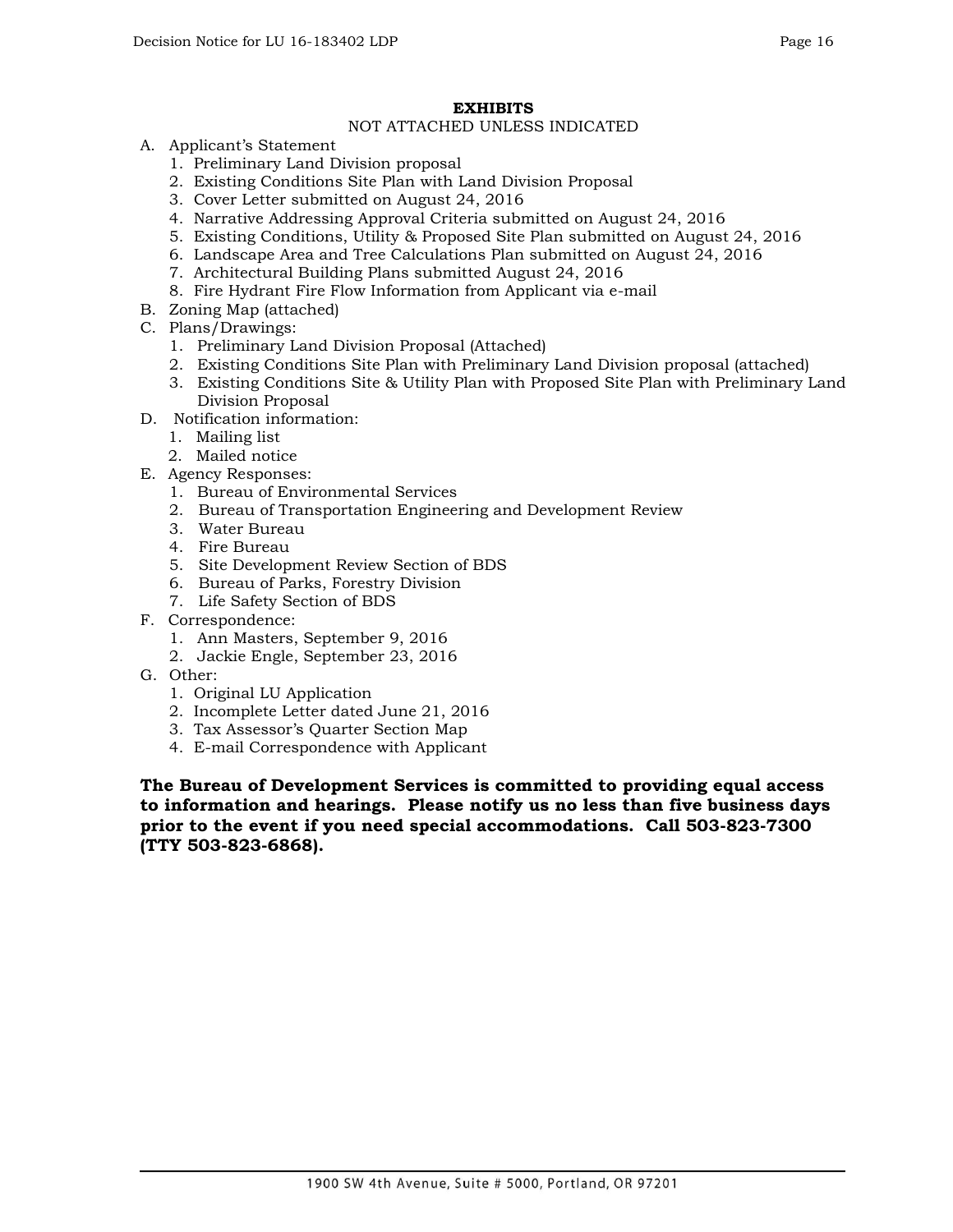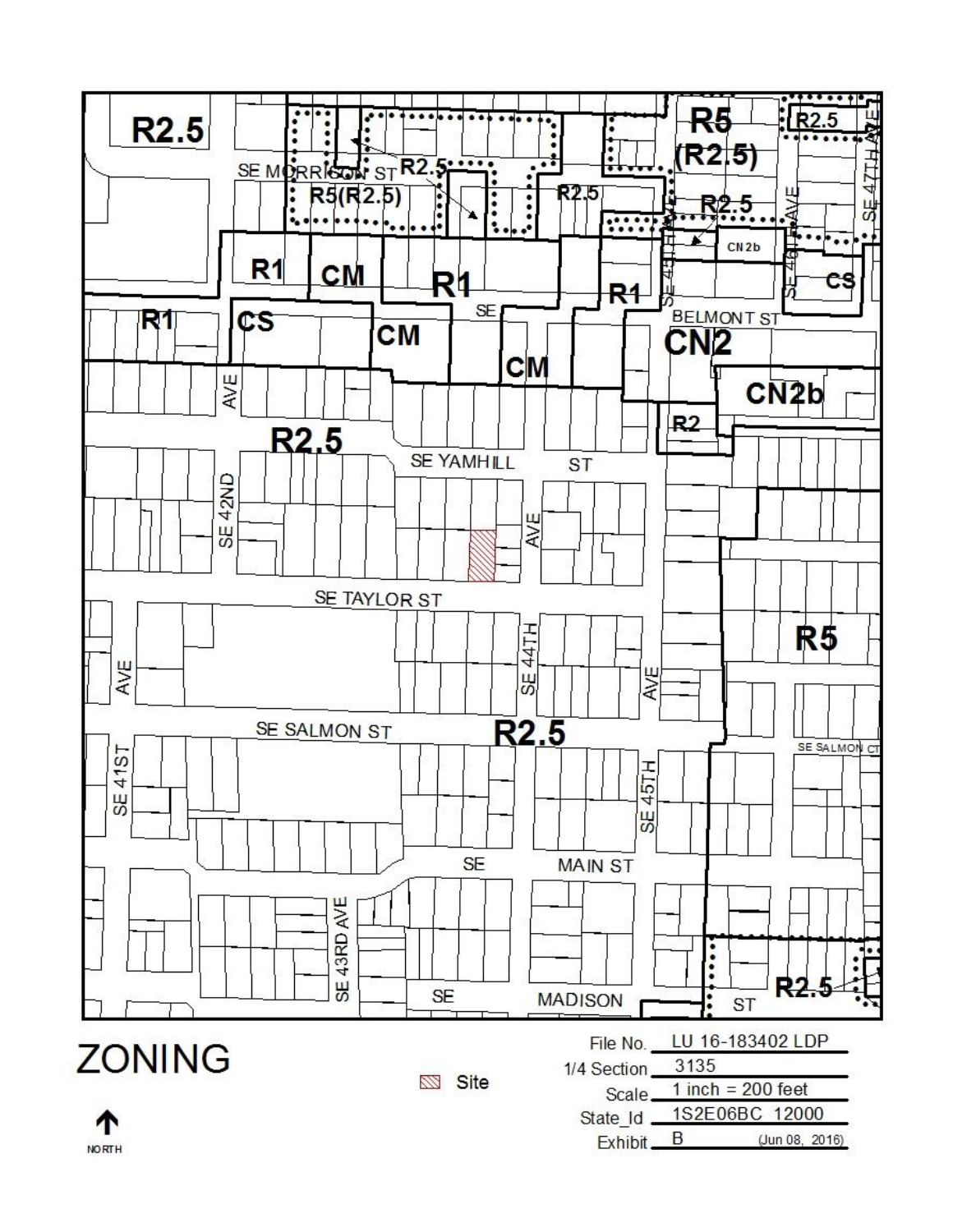